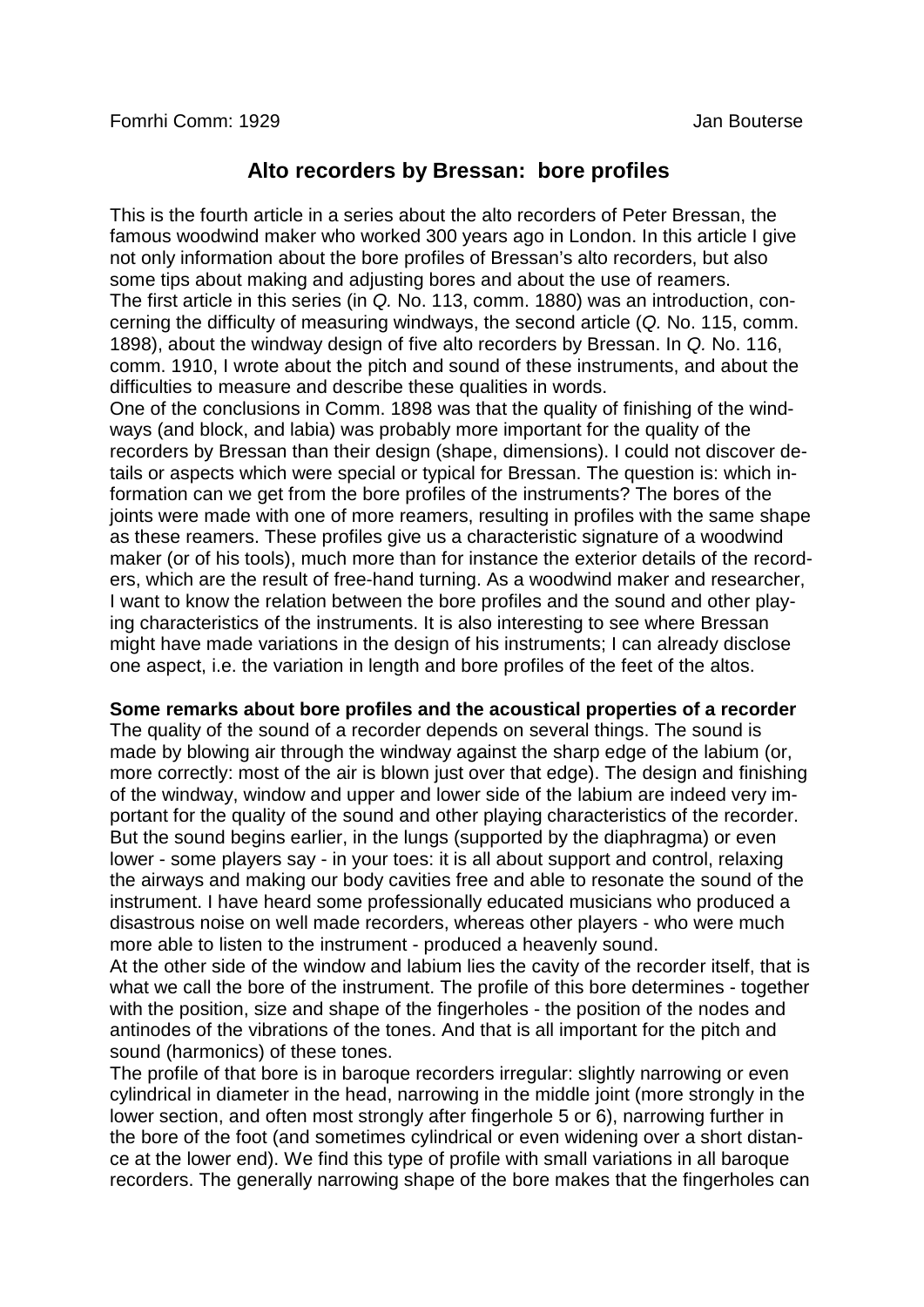be drilled in positions which are in easy reach for the player and that they are smaller - and easier to cover - than on instruments with a cylindrical or much less tapering bore. The bore profile has also effect on the sound levels: on baroque recorders is the sound generally more refined and less loud than on renaissance types with their less tapered bores. For a given bore profile and wall thickness, the position and the size of most of the fingerholes is fixed. Tuning a recorder means that you must drill and undercut the holes to their right position and size, but sometimes also that you must make some small corrections to the bore profile. And don't forget: the tuning has some influence on the voicing: widening the fingerholes causes also a change in the sound quality of the tones.

## **Measuring bore profiles**

Measuring bore diameters is generally easier than assessing the windways. There are two combined data which must be obtained: the diameter at a point in the bore, and the distance of that point to a reference point (which can be the top or lower end of the instrument section). There are two options to present the results: giving the diameters at preset length positions, or giving the lengths at preset diameters. For instance: Fred Morgan gave on most of his drawings bore diameters (accurate to 0.1 mm) at length intervals of 10 mm (or smaller). Other people measure the lengths (accurate to 1 mm) at diameter intervals of 0.1 or 0.2 mm.

There are some complications in case of crooked recorder parts, and/or where the bore is warped in cross section. That's why I like to know how the measurements are obtained. *Despite the importance to measure as accurate as possible, we must not forget to put the results in perspective, not making them too absolute!*

## **Sound and soul of Bressan's recorder**

I mentioned in the previous articles a major problem: we must nowadays use existing data of original recorders, because of the restrictions in most collections of measuring and playing these instruments. But how must we get closer to the 'soul' of the recorders, and about the ideas of Bressan? What was his way of playing, what was or is - the typical Bressan sound?

I have managed to find some recordings on original Bressan instruments, such as by Frans Brüggen, but found it difficult to combine the information of listening to these recorderings with my memories of playing the same or other Bressan recorders (unfortunately a long time ago, and each instrument only for a very short time). I have recently also played several copies of recorders by Bressan and the Stanesby's, built by various makers and factories. But the information of these playing sessions was also rather confusing and didn't bring me much nearer the secrets of Bressan. What remains in order to get more insight is making one or more copies of his recorders. That is what I did in the past months, stimulated by Ben Nieuwhof, one of my fellow members of the 'Bouwerskontakt', who has made a set of reamers based on the Bressan alto recorder in Berlin. On my firsty copy I put the lowest reamer for the middle joint not far enough, resulting in a bore which became some tenths of a millimeter too narrow in that section. Because I made my first copy in Indian palissander (*Dalbergia latifolia*), which wood appeared to be 'very quick in reacting' to my tools, I removed a little bit too much wood when I turned it. The result was that the fingerholes of the middle joint had to be made a bit smaller than on the example from Berlin (see table 4). That happened not to be a problem: tuning was easy, the smaller size of the holes had an advantage for some of the fingerings. But I came of course further away from the idea of an exact copy of a Bressan recorder.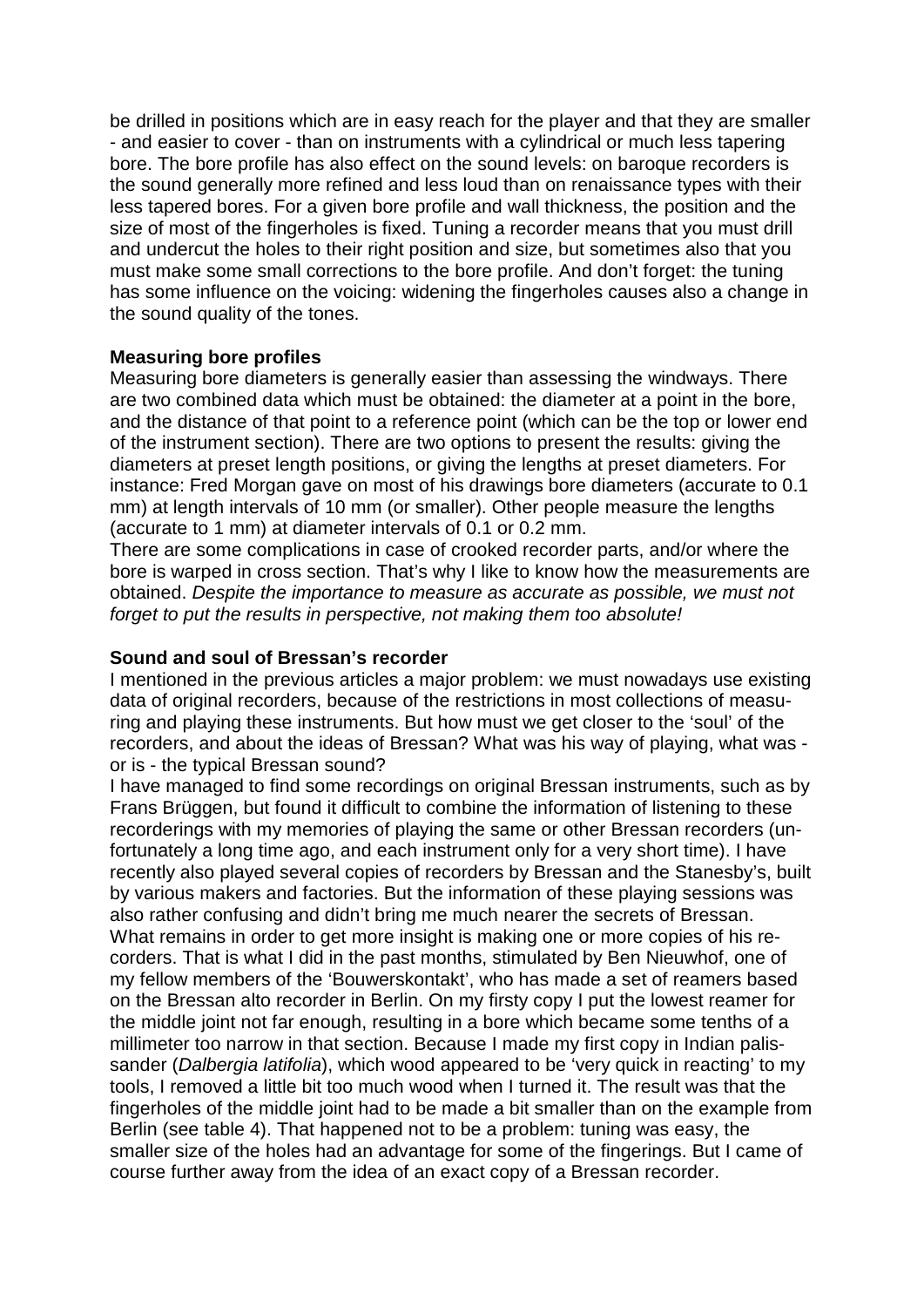#### **Bressan alto recorders: length and bore measurements of head joints**

More information about the descriptions and measurements of the altos a- to e- in Comm. 1898 and 1910 (*FoMRHI-Q* 115 and 116).

All measurements in millimeters; *in italics: measurements after repair of (this part of) the recorder*  $L =$  length; SL = 'sounding length' (head: SL = L from lower end to block line; middle joint: SL = L between tenons, foot:  $L = SL$ )

| Table 1             | alto-a<br>Bate Coll, ex-Hunt | alto b-<br>Ueno Gakuen | alto c-<br>Brüggen-XI | alto d-<br>Brüggen-X | alto e-<br><b>Berlin</b> |
|---------------------|------------------------------|------------------------|-----------------------|----------------------|--------------------------|
|                     | Oxford                       | Tokyo                  | Amsterdam             | Amsterdam            |                          |
| Head                |                              |                        |                       |                      |                          |
| L-total             | 194.2                        | 194.1                  | 193.2                 | 192.5                | 191.55                   |
| SL                  | 133.3                        | 133.3                  | 132.9                 | 131.0                | 132.55                   |
| L windway           | 60.9                         | 60.8                   | 60.3                  | 61.5                 | 59.0                     |
| Middle joint        |                              |                        |                       |                      |                          |
| L-total             | 252.9                        | 252.95                 | 254.9                 | 251.9                | 254.35                   |
| L upper tenon       | 27.8                         | 28.0                   | 28.2                  | 26.7                 | 27.85                    |
| SL middle section   | 209.3                        | 209.0                  | 210.8                 | 209.2                | 210.5                    |
| L lower tenon       | 15.8                         | 25.95                  | 15.9                  | 16.0                 | 16.0                     |
| SL head + middle j. | 342.6                        | 342.3                  | 343.7                 | 340.2                | 343.05                   |
| Foot                |                              |                        |                       |                      |                          |
| L/SL-total          | 102.1                        | 101.95                 | 106.5                 | 110.3                | 102.7                    |

Thomas Lerch gives in his dissertation 'Vergleichende Untersuchung von Bohrungsprofilen historischer Blockflöten des Barock' (Berlin, 1996; see my review of this book in *FoMRHI-Q* No. 87) the measurements of some other Bressan-recorders.

|                                        | SL head - middle joint - foot; SL head + middle joint: |       |
|----------------------------------------|--------------------------------------------------------|-------|
| TL-01 - Bressan-Paris                  | $131.4 - 209.0 - 110.7$                                | 340.4 |
| TL-02 - Bressan-London-Horniman        | 132.4 - 208.0 - 101.0                                  | 340.4 |
| TL-03 - Bressan- private collection MB | $132.3 - 209.5 - 110.0$                                | 341.8 |
| TL-08 - Bressan-Chester (507)          | $132.2 - 208.0 - 106.2$                                | 340.2 |

A first conclusion is that there is not much difference in the (sounding) lengths of the heads and middle joints: added up we see the biggest difference in the two altos in the Brüggen collection: only 3.5 mm. Some of these differences can be caused by shrinking of the wood, or by rounding off. But there is much more difference in foot length. The shorter feet are 101 to 102 mm, the longest about 110 mm, two have intermediate lengths of about 106 mm. Why varied Bressan so much the feet of his alto recorders?

|  | Table 2 Head joint bores $(\emptyset$ -max in mm) |  |  |
|--|---------------------------------------------------|--|--|
|  |                                                   |  |  |

|          |      |            |           |                       |      | at blockline $-at$ L 80, 100, 120, 140 and 160 mm from upper end |
|----------|------|------------|-----------|-----------------------|------|------------------------------------------------------------------|
| alto a-  | 19.7 | 19.6       | 19.5 19.4 |                       | 19.4 | 19.6 (min.19.2)*                                                 |
| alto b-  | 19.8 | 19.8       | 19.7      | 19.5                  | 19.5 | 19.5 (min. 19.1)*                                                |
| alto c-  | 19.8 | 19.75 19.7 |           | 19.6                  | 19.6 | 19.45                                                            |
| alto d-  | 19.8 |            |           | 19.65 19.6 19.65 19.6 |      | $19.55$ (min. 19.4)*                                             |
| alto e-  | 19.7 |            |           | 19.45 19.5 19.55 19.7 |      | 19.54 (min. 19.37)*                                              |
| TL-01**  | 19.8 | 19.5       |           | 19.5 19.5             | 19.6 | 19.6                                                             |
| TL-02    | 19.8 | 19.4       |           | 19.5 19.5             | 19.5 | 19.6                                                             |
| TL-03    | 20.0 | 19.9       | 19.7      | 19.7                  | 19.7 | 19.6                                                             |
| TL-08*** | 20.0 | 19.7       |           |                       | 20.0 | 19.9                                                             |

\* *these are minimum values caused by ovally warping of the bore* \*\* *in his book, Lerch presents the diameters in relation to the distance from the lower end of the instrument*

\*\*\* *it is difficult to interpret the bore measurements of this head*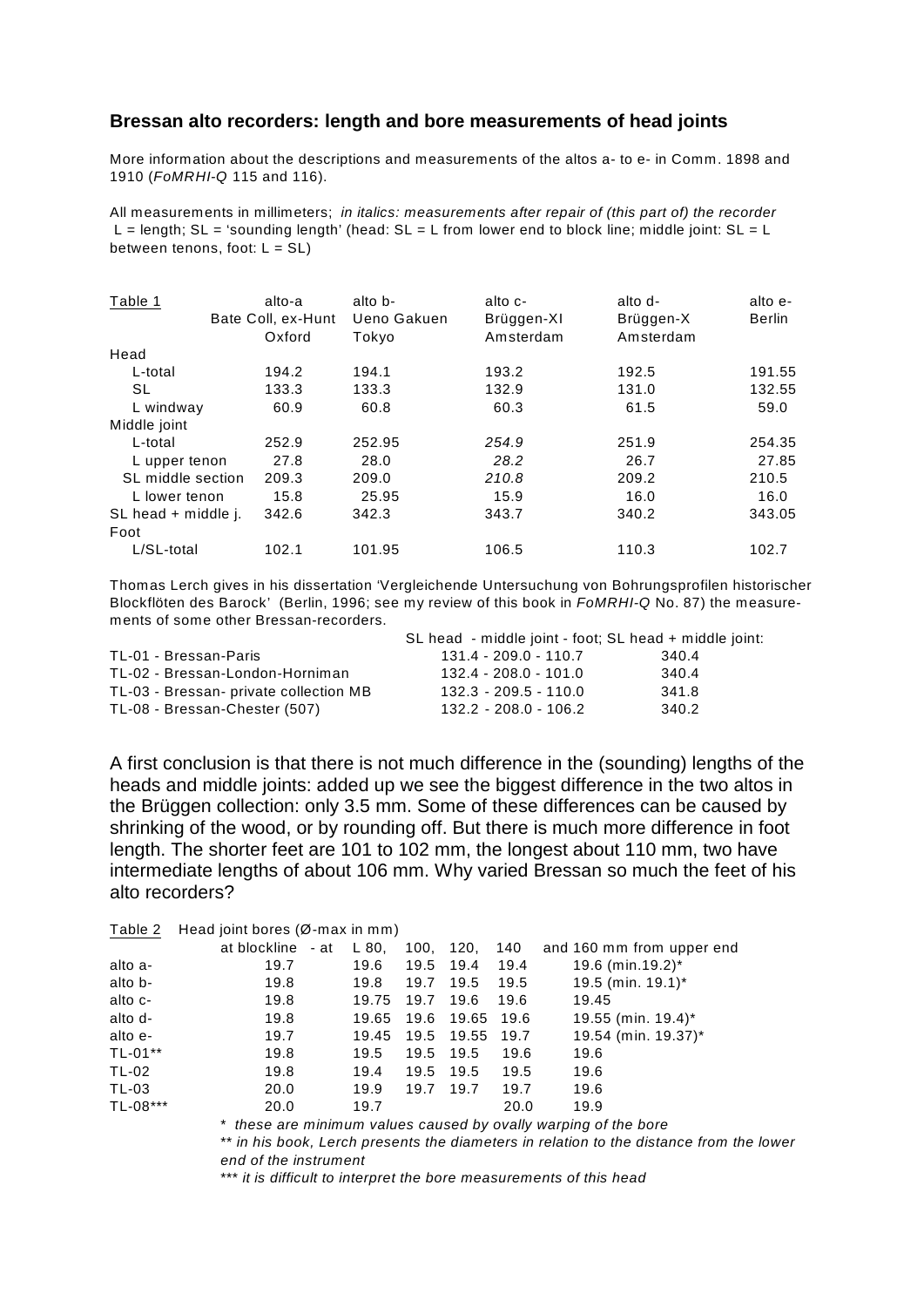Shrinking of the wood has more influence on the diameters than on the length of the instrument parts. In the table of the head joint bores, the maximum values are given. The minimum values can be 0.2 to 0.4 mm smaller (narrower), resulting in ovalshaped cross sections. In my research into historical recorders, I saw the strongest warping close to the window and labium, but I have never examined myself one of the Bressan recorders thouroughly, and don't know how stable his boxwood was.

Fred Morgan didn't give the minimum bore diameters for the Bressan recorders in the Brüggen collection, nor did Beaudin for the alto in Berlin. That makes it more complicated to assess the bore measurements with those of the playing sessions: narrower bores result generally in higher pitches of most of the tones. A new copy, based on the wider bore dimensions, will sound flatter than the examplary instrument with its oval bore.

Regarding these facts, I can say that the bores of the head joints of the Bressan recorders in the table on the previous page are rather wide (19.4 as miminum value) or even very wide (19.7 mm), compared with other baroque alto recorders of more or less the same pitch. But I must admit that I have no good overview of the instruments of other European makers (except those who worked in Holland). And again: for a useful comparison it is best to have the recorders measured in the same way (and preferably all research done in the same place, together).

Most head joints of the Bressan altos have a bore profile which is conically in the top section (in which the block can be fitted tightly), becoming cylindrical or almost cylindrical up to the socket. Alto e- in Berlin has a head bore which is narrowest in the middle, and from there widening towards the socket. There is always the suspicion that this might be the result of a later bore correction (by Bressan himself, or by somebody else), just because the other instruments do not show this bore profile.

When I make a copy, I ream the bore in the upper section of the head with a conical reamer, diameter between 20.5 and 21.0 mm at the upper end of the head (the beak has not been cut out in that stage), to about 19.8 at the window and going to about 19.2 mm just 20 mm after the labium edge. The rest of the bore I preferably do with an adjustable metal reamer. This tool makes a cylindrical bore, and I can very exactly make a bore with smooth walls with a diameter of 19.4, 19.6 mm, etc, just what I want to have. And I have not to be afraid that my labium edge will be damaged, because on that point is the bore with about 19.8 already wider. Of course you can change these figures, for instance making the bore 20.0 mm wide at the window, and going to 19.7 in the lower section of the head. But it is always good to have this conical section in the top (see graph 1 below).

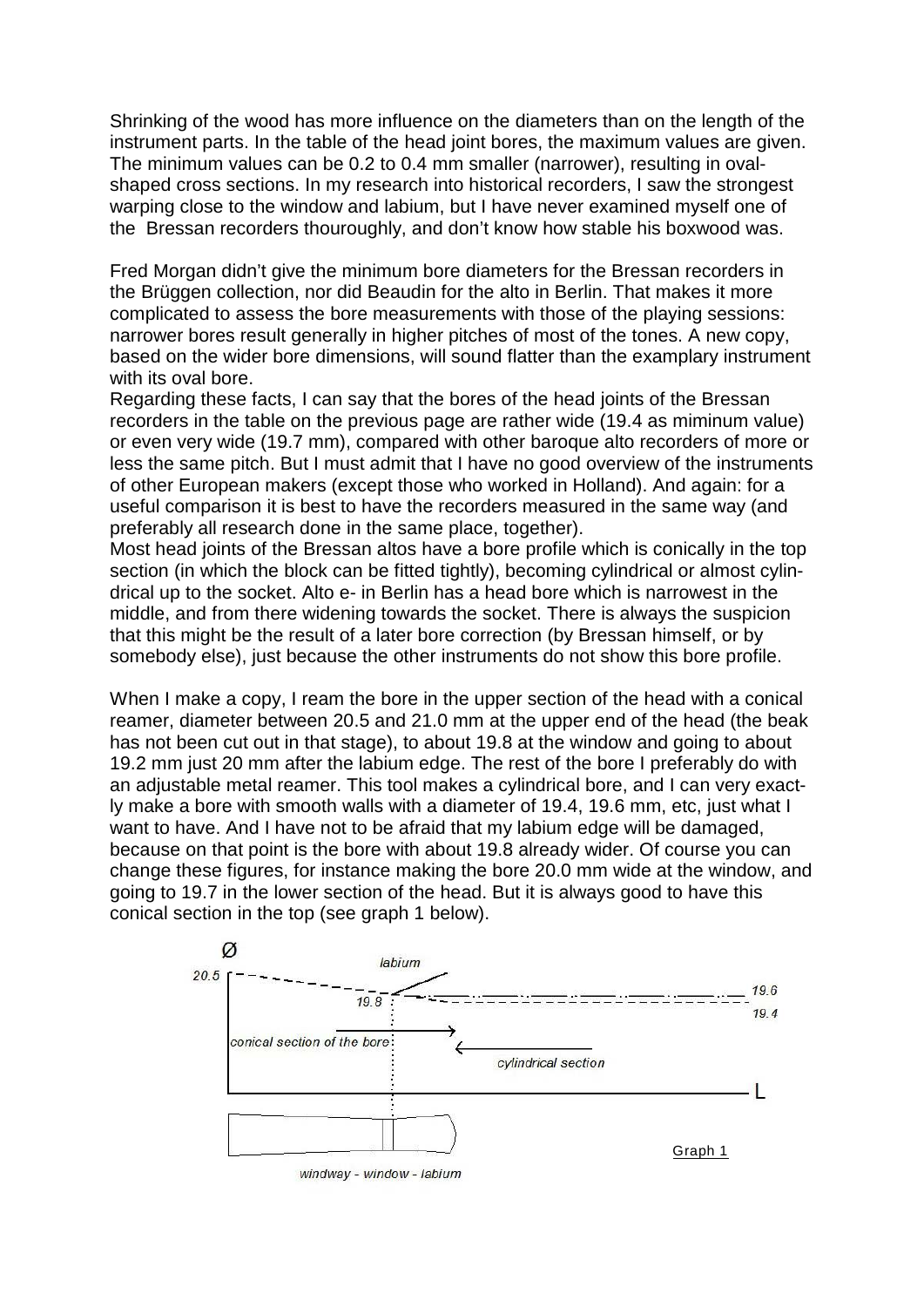

*Adjustable metal reamer; this tool has 5 or 6 blades which can be moved in grooves around the corpus. The grooves are deeper at one side, the surface of the blades is parallel to the axis of the reamer. One of the blades is taken out, showing its shape.*

*By turning the nuts, the blades move up- or downwards in these grooves. Because of the sloping grooves, the effective diameter which the reamer makes, can be adjusted very accurately. These adjustable reamers can be used in a lathe (preferably in a metal lathe, at a slow speed), or by hand and give in most woods smooth surfaces. The reamer on the photo can be adjusted from 15.5 to about 18 mm.* 

*A conical bore profile can be realized by reaming a set of cylindrical sections (for instance with diameter steps of 0.2 mm). By grinding the ends of the blades over a few millimeters slightly, there will be smooth and hardly visible steps between the reamed sections.* 

| position from centre of fingerhole to upper shoulder |      |                 |                   |       |       |       |        |           |  |
|------------------------------------------------------|------|-----------------|-------------------|-------|-------|-------|--------|-----------|--|
|                                                      | hole | 0               |                   | 2     | 3     | 4     | 5      | 6         |  |
| alto a-                                              |      | 20.0            | 35.0              | 63.8  | 98.5  | 138.3 | 169.5  | 199.5     |  |
| alto b-                                              |      | 19.85           | 34.7              | 63.55 | 98.75 | 137.9 | 169.15 | 199.15    |  |
| alto $c^{-*}$                                        |      | 22.4            | 37.45             | 65    | 100.5 | 139.7 | 171.5  | 200.5     |  |
| alto d-                                              |      | 21.2            | 36.0              | 64.2  | 99.4  | 138.5 | 170.3  | 199.6     |  |
| alto e-                                              |      | 21.5            | 36                | 65    | 100.5 | 139.5 | 172    | 201       |  |
| <b>TL-03</b>                                         |      | 20.5            | 35.0              | 64.5  | 99.5  | 139   | 170    | 201       |  |
| TL-08**                                              |      | 20.0            | 34.8              | 62.8  | 97    | 137   | 168    | 198/199   |  |
| $copy**$                                             |      | 21.5            | 36.0              | 65.5  | 100.5 | 138.5 | 172    | 201/201.5 |  |
|                                                      |      | *: after repair | **: hole 6 double |       |       |       |        |           |  |

### Table 3: fingerhole positions

#### Table 4: finger hole dimensions and wall thickness

|          |                    | size of hole (min/max) - $\varnothing$ of wall |                                                                               |                           |         |         |                                                                               |
|----------|--------------------|------------------------------------------------|-------------------------------------------------------------------------------|---------------------------|---------|---------|-------------------------------------------------------------------------------|
|          | hole 0             |                                                |                                                                               | 3                         | 4       | 5       | 6                                                                             |
| alto a-  | $6.4/6.4 - c.28.0$ |                                                | 5.4/5.7-27.8 6.1/6.2-26.7 6.1/6.1-25.7 5.8/5.9-25.4 5.6/5.7-25.0 5.2/5.3-24.9 |                           |         |         |                                                                               |
| alto b-  | $6.2/6.6 - 27.8$   |                                                |                                                                               |                           |         |         | 5.6/5.7-26.9 6.1/6.3-25.9 6.1/6.2-25.1 5.6/5.8-24.6 5.5/5.7-24.5 5.2/5.3-24.9 |
| alto c-  | 6.5/6.5-27.6       |                                                |                                                                               |                           |         |         | 5.7/5.9-27.4 6.2/6.3-26.5 6.2/6.3-25.5 5.8/5.8-25.3 5.6/5.8-25.0 5.2/5.2-24.9 |
| alto d-  | c. $6.4 - c. 28.2$ |                                                |                                                                               |                           |         |         | 5.9/6.1-27.9 6.2/6.4-27.3 6.1/6.3-26.5 5.7/5.9-26.0 6.4/6.4-25.5 5.2/5.5-25.0 |
| alto e-  | $6.3/6.4 - 28.1$   | $5.7/5.8 - 27.6$                               |                                                                               | 6.3/6.3-26.6 6.4/6.5-25.8 |         |         | 5.8/5.8-25.5 5.7/5.8-25.4 5.1/5.2-25.3                                        |
| TL-03    | 6.5/6.5            | 5.6/5.9                                        | 6.2/6.4                                                                       | 6.0/6.4                   | 5.8/5.8 | 5.5/5.7 | 4.9/4.9                                                                       |
| TL-08**  | 6.3/6.7            | 5.8/6.0                                        | $6.5/6.6$ $6.2/6.9$                                                           |                           | 5.9/6.1 |         | $5.9/6.1$ $4.2/4.5 - 3.8/3.9$                                                 |
| $copy**$ | $6.1/6.3 - 27.1$   |                                                | 5.4/5.5-26.8 5.9/6.2-26.3 5.8/5.8-25.6                                        |                           |         |         | 4.9/5.1-24.7 5.3/5.3-24.3 3.8/3.9 -3.6/3.7                                    |
|          | **: hole 6 double  |                                                |                                                                               |                           |         |         |                                                                               |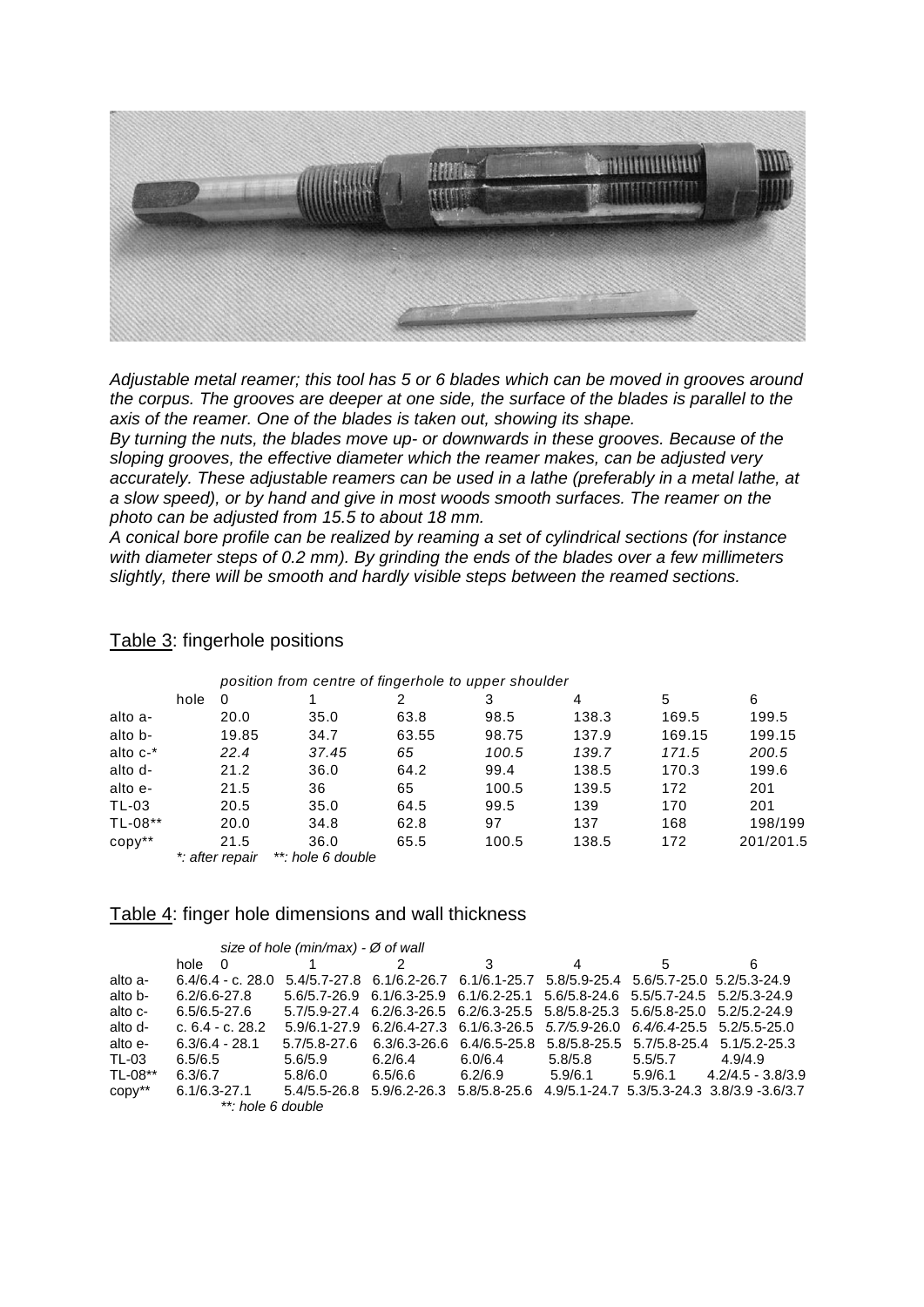

L from upper shoulder to centre of hole 2

## **The middle joints - how to compare measurements**

Table 1 shows us that the lengths of the middle joints are very much the same: differences up to 1.0 mm are negligible. Ask 10 people to measure the length of one particular middle joint of an alto recorder, and compare the results. I should not be surprised when the outcomes vary more than 1.0 mm.

Are the bore profiles identical in the same degree? The best way is to make graphs of the bore profiles on graph paper with millimeter grid. I prefer to use for the graph a relation of 10 to 1 for diameter to length. This gives us a good visual picture of the bore profile. Using graph paper, it is possible to compare bore profiles by putting two sheets of paper on each other and holding against a lamp. Then you can immediately see if these bores are identical, or if sections are identical or parallel: in case the maker put one reamer further in a joint than in another. Using this method, I discovered that some Dutch makers used the same reamers for bore sections of their (soprano) recorders as well - in opposite direction! - as their oboes. It is far more complicated to do the same comparisons working with mathematical formulas and statistics!

A problem: it is difficult to reproduce graphs on millimeter paper. Therefore I have made some graphs with a computer program (see some pages further), but these are less detailed and only usable for a quick survey.

Assessing bore profiles from the graphs means: see where there are irregularities, such as tenon contractions (often at the upper tenon of the middle joint). Or where is for instance a section where the graph is suddenly steeper or just flat: such changes in the angle of the graph are an indication of successive reamers which were used by the woodwind maker. Longer flat sections indicate the (widest) diameter of a reamer or drill, and might therefore more often occur, and are then characteristic for the instruments of that woodwind maker.

We see often parabolic shapes in a bore profile, that is where the graph becomes gradually steeper, often found in the lower section of the middle joint (for instance in altos a- and e-). These parabolic sections are also characteristic and are useful as reference when we compare bore profiles using the method with two sheets put together. In the recorder feet we find sometimes 'hyperbolic' sections, where the tapering diameter of the bore is just decreasing (altos a- and b-), sometimes becoming cylindrical or almost cylindrical. I do not know if Bressan (or any other woodwind maker) used his reamer like 'stirring in the soup' (that is with a lateral movement, what you can do over a short distance, for instance in a foot where the wood is thick enough to resist the forces of the reamer), which can result of course in bore profiles with all kinds of shapes.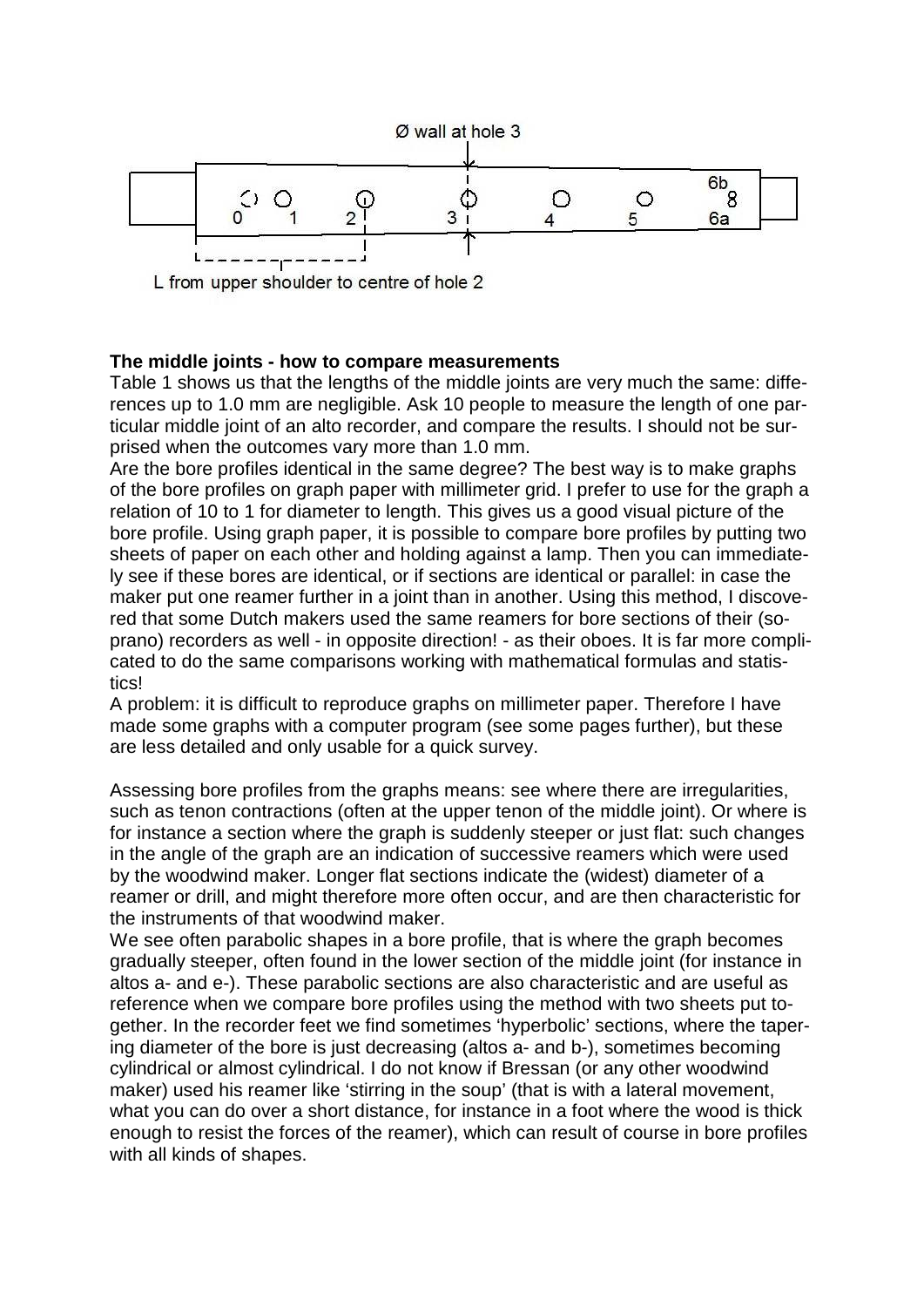| middle joints |          |         |         |         |         |                  |      |      |
|---------------|----------|---------|---------|---------|---------|------------------|------|------|
| L             | alto a-  | alto b- | alto c- | alto d- | alto e- | TL <sub>03</sub> | TL08 | copy |
|               |          |         |         |         |         |                  |      |      |
| 0             | $Ø$ 18.6 | 18.5    | 20.3    | 19.4    | 19.2    | 19.4             | 19.5 | 19.5 |
| 10            | 18.7     | 18.6    | 20.2    | 19.3    | 19.1    | 19.3             | 19.3 | 19.3 |
| 20            | 19.0     | 18.8    | 20.0    | 19.2    | 19.1    | 19.1             | 19.1 | 19.1 |
| 30            | 19.2     | 18.9    | 19.2    | 19.0    | 19.0    | 19.0             | 19.0 | 19.0 |
| 40            | 19.0     | 19.0    | 18.6    | 19.0    | 18.9    | 18.9             | 18.8 | 18.8 |
| 50            | 18.8     | 18.7    | 18.4    | 18.8    | 18.7    | 18.8             | 18.7 | 18.5 |
| 60            | 18.4     | 18.4    | 18.3    | 18.5    | 18.4    | 18.6             | 18.6 | 18.2 |
| 70            | 18.3     | 18.3    | 18.3    | 18.1    | 18.2    | 18.4             | 18.4 | 18.0 |
| 80            | 18.1     | 18.2    | 18.2    | 18.0    | 18.1    | 18.2             | 18.2 | 17.6 |
| 90            | 17.9     | 18.1    | 17.9    | 17.8    | 17.9    | 18.0             | 18.0 | 17.5 |
| 100           | 17.8     | 18.0    | 17.7    | 17.6    | 17.7    | 17.8             | 17.8 | 17.4 |
| 110           | 17.7     | 17.9    | 17.6    | 17.6    | 17.6    | 17.8             | 17.7 | 17.4 |
| 120           | 17.6     | 17.8    | 17.6    | 17.6    | 17.5    | 17.8             | 17.7 | 17.4 |
| 130           | 17.6     | 17.8    | 17.6    | 17.5    | 17.4    | 17.8             | 17.7 | 17.4 |
| 140           | 17.5     | 17.6    | 17.5    | 17.5    | 17.4    | 17.7             | 17.6 | 17.3 |
| 150           | 17.3     | 17.5    | 17.4    | 17.3    | 17.4    | 17.4             | 17.4 | 17.2 |
| 160           | 17.2     | 17.3    | 17.2    | 17.0    | 17.2    | 17.2             | 17.2 | 17.1 |
| 170           | 17.0     | 17.2    | 17.0    | 16.9    | 16.9    | 17.0             | 17.0 | 16.8 |
| 180           | 16.8     | 16.9    | 16.9    | 16.5    | 16.7    | 16.7             | 16.9 | 16.6 |
| 190           | 16.7     | 16.8    | 16.7    | 16.2    | 16.5    | 16.4             | 16.6 | 16.3 |
| 200           | 16.4     | 16.5    | 16.4    | 16.1    | 16.1    | 16.2             | 16.2 | 15.9 |
| 210           | 16.1     | 16.3    | 16.1    | 15.8    | 15.9    | 16.0             | 15.8 | 15.5 |
| 220           | 15.9     | 16.0    | 15.7    | 15.4    | 15.6    | 15.7             | 15.4 | 15.2 |
| 230           | 15.7     | 15.7    | 15.0    | 15.0    | 15.2    | 15.2             | 15.2 | 14.7 |
| 240           | 15.1     | 15.1    | 14.5    | 14.6    | 14.6    | 14.8             | 14.7 | 14.0 |
| 250           | 14.3     | 14.3    | 14.2    | 14.3    | 14.0    | 14.5             | 14.5 | 13.6 |
| end           | 14.2     | 14.1    | 14.1    | 14.2    | 13.9    | 14.4             | 14.4 | 13.4 |

# Table 5: bore measurements of the middle joints and feet

*all data are extrapolated and rounded off from other tables and graphs, deviations of +/- 0.1 mm are possible*

| feet   |                               |         |         |         |         |                  |         |                    |
|--------|-------------------------------|---------|---------|---------|---------|------------------|---------|--------------------|
| L.     | alto a-                       | alto b- | alto c- | alto d- | alto e- | TL <sub>03</sub> | TL08    | copy               |
| 16     | $Ø$ 14.3                      | 14.4    | 13.9    | 14.2    | 13.5    | 14.2             | 14.5    | 13.6               |
| 25     | 13.8                          | 13.8    | 13.5    | 14.0    | 13.1    | 14.0             | 14.2    | 13.3               |
| 35     | 13.2                          | 13.3    | 13.2    | 13.5    | 12.9    | 13.6             | 13.6    | 13.0               |
| 45     | 12.8                          | 13.0    | 12.7    | 13.0    | 12.7    | 13.4             | 13.0    | 12.2               |
| 55     | 12.5                          | 12.6    | 12.3    | 12.7    | 12.3    | 13.1             | 12.3    | 12.0               |
| 65     | 12.3                          | 12.6    | 12.1    | 12.4    | 12.2    | 12.5             | 12.1    | 11.8               |
| 75     | 12.2                          | 12.5    | 11.9    | 12.4    | 12.1    | 12.1             | 12.0    | 11.8               |
| 85     | 12.0                          | 12.5    | 11.7    | 12.4    | 11.8    | 12.0             | 11.9    | $11.7 \text{ min}$ |
| 95     | 11.9                          | 12.4    | 11.35   | 12.4    | 11.7    | 12.0             | 12.0    | 12.0               |
| 100    | 11.9                          | 12.5    | 11.5    | 12.4    | 11.5    | 12.0             | 12.9    | 12.2               |
| end    | 12.2                          | 12.6    | 11.8    | 12.5    | 11.6    | 12.1             | 13.2    | 12.5               |
| L.     | 102                           | 102     | 106.5   | 111     | 102.7   | 110              | 106.2   | 104.5              |
| hole 7 |                               |         |         |         |         |                  |         |                    |
|        | $\varnothing$ min/max 5.3/5.5 | 5.3/5.4 | 4.9/5.2 | 5.0/5.5 | 5.3/5.4 | 4.9/4.9          | 4.3/4.5 | 4.1/4.2            |
|        |                               |         |         |         |         |                  | 3.7/3.8 | 3.5/3.6            |
| Ø wall | 31.8                          | 32.2    | 32.3    | 32.0    | 32.2    |                  |         | 31.1               |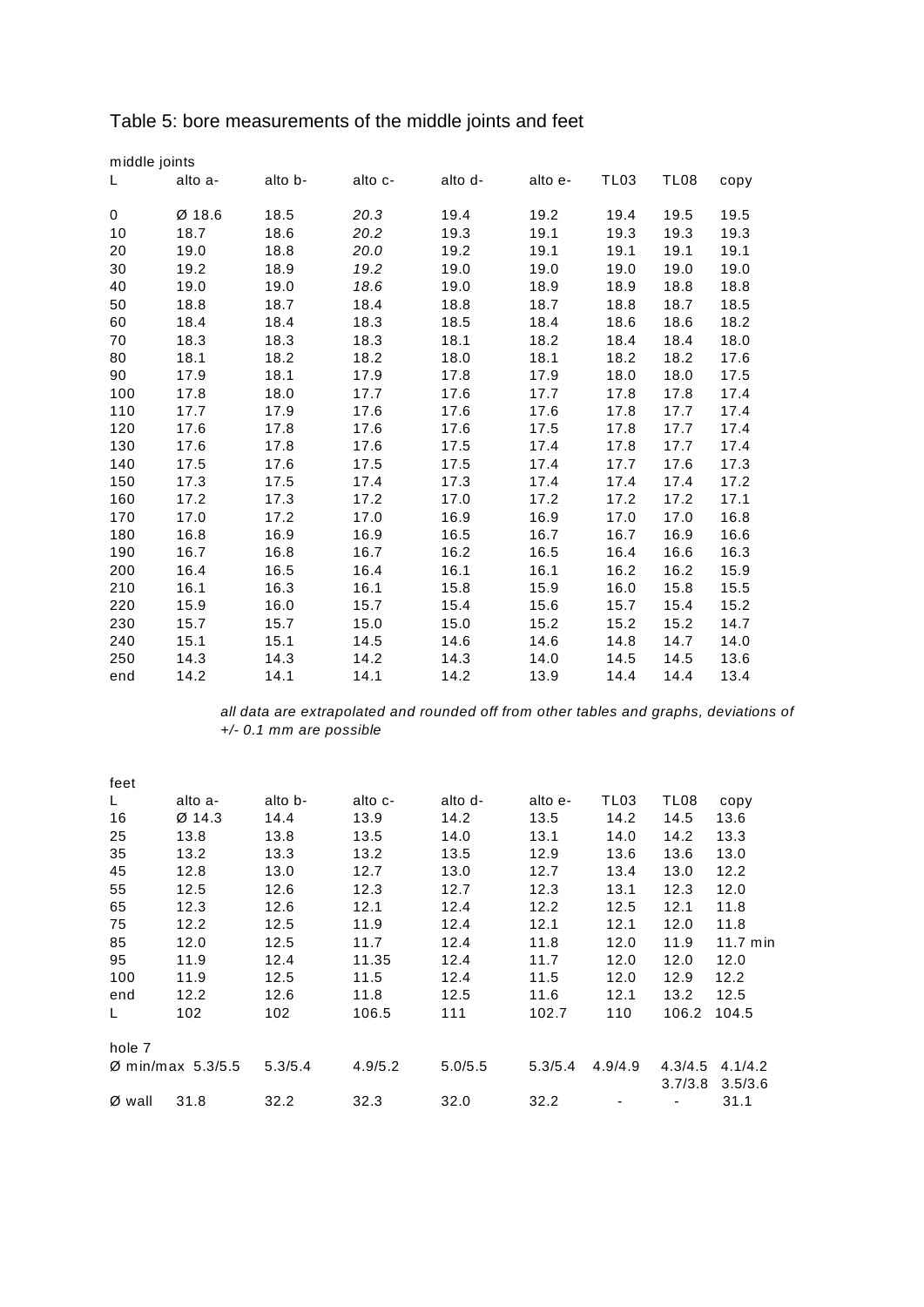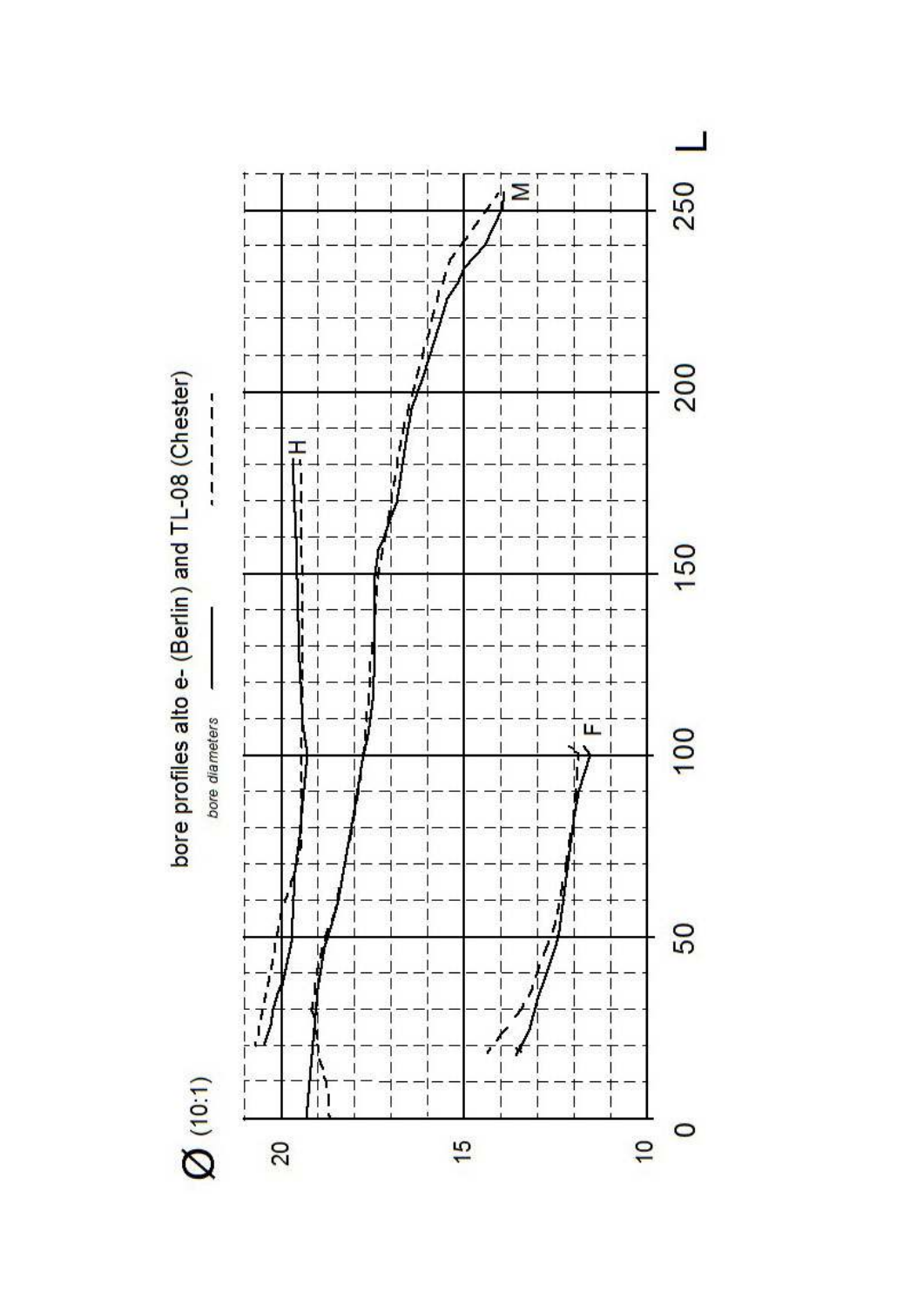Three other middle joints, of alto-d (Brüggen), TL-03 (private collection) and TL-08 (Chester) have even more identical bore profiles, and different from those of the altos a- and b. Only between fingerholes is a short section where TL-08 is slightly wider than alto d-. And the bore of TL-03 is over the whole length from hole 0 to the lower end about 0.2 mm wider. That can be caused by difference in shrinking of the wood, or by using other measuring techniques.

Another interesting aspect of the middle joints of these three altos is that they have both a flat bore section with a length of about 40 mm around hole 3. The diameter of the bore is here 17.5 mm (alto d-) and about 17.6 in TL-08. We see almost identical flat sections in altos c-, e- and (with 17.7 mm slightly wider) in TL-03.



*Bore profiles of four feet of Bressan recorders*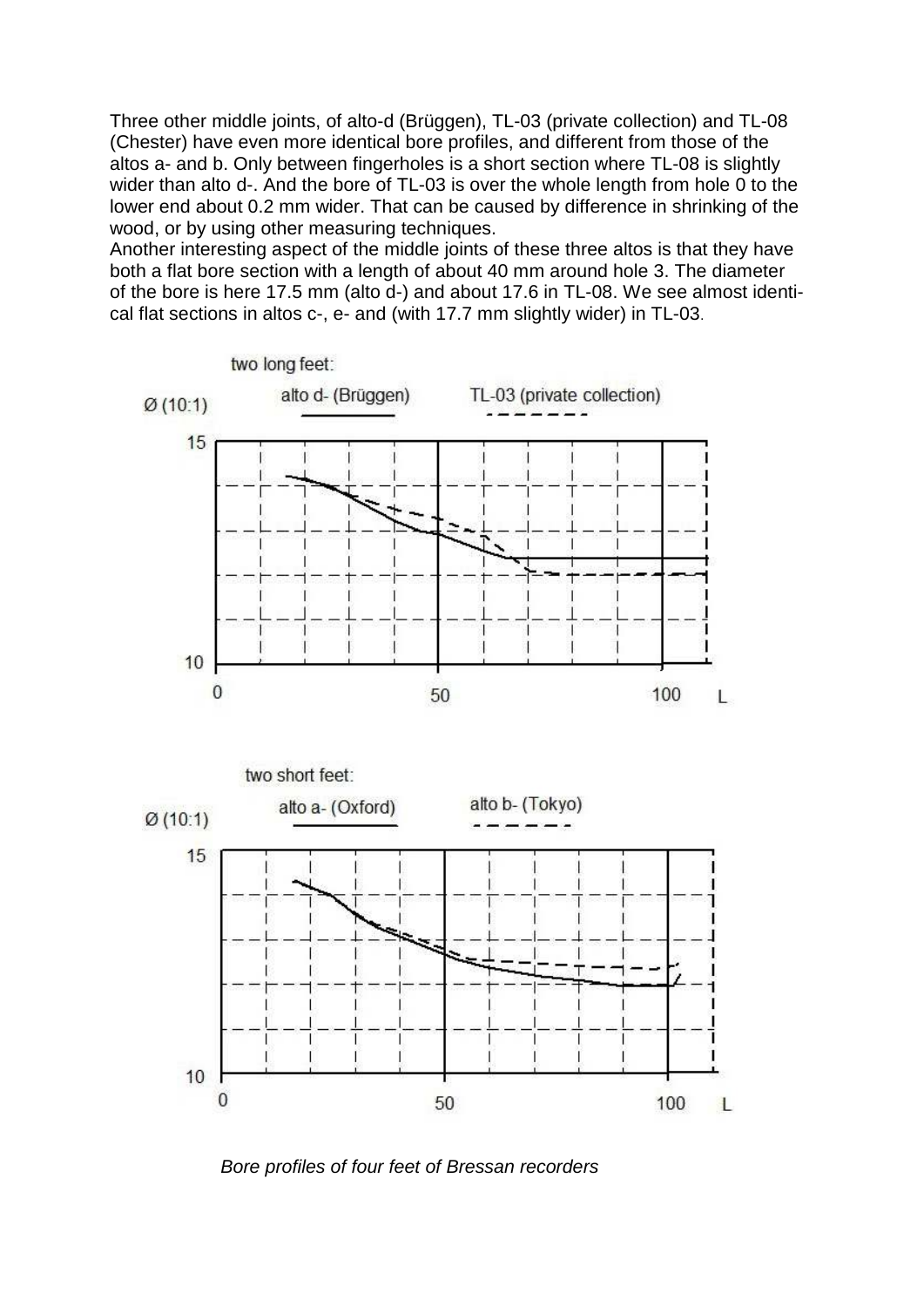

Left:

my copy (in *Pau ferro*, or *Santos palissander* with mounts of artificial ivory) of the Bressan alto in Berlin, with three middle joints, in a-392, 405 and 440 Hz.

### Right:

Bressan copy in a-415 Hz in *rock maple* with the stamp of Hans Coolsma (Aafab, Utrecht). This copy has a complete difference design, it has (apart from the shorter foot) about the same length as my copy with the a-405 joint, but the distance from hole 1 to 6 (and the size of most of the holes) is much larger. This copy must be played with Dolmetsch-fingerings; hole 5 is placed much closer to hole 6 than to hole 4, not so pleasant for players who are used for holes which are more evenly spread.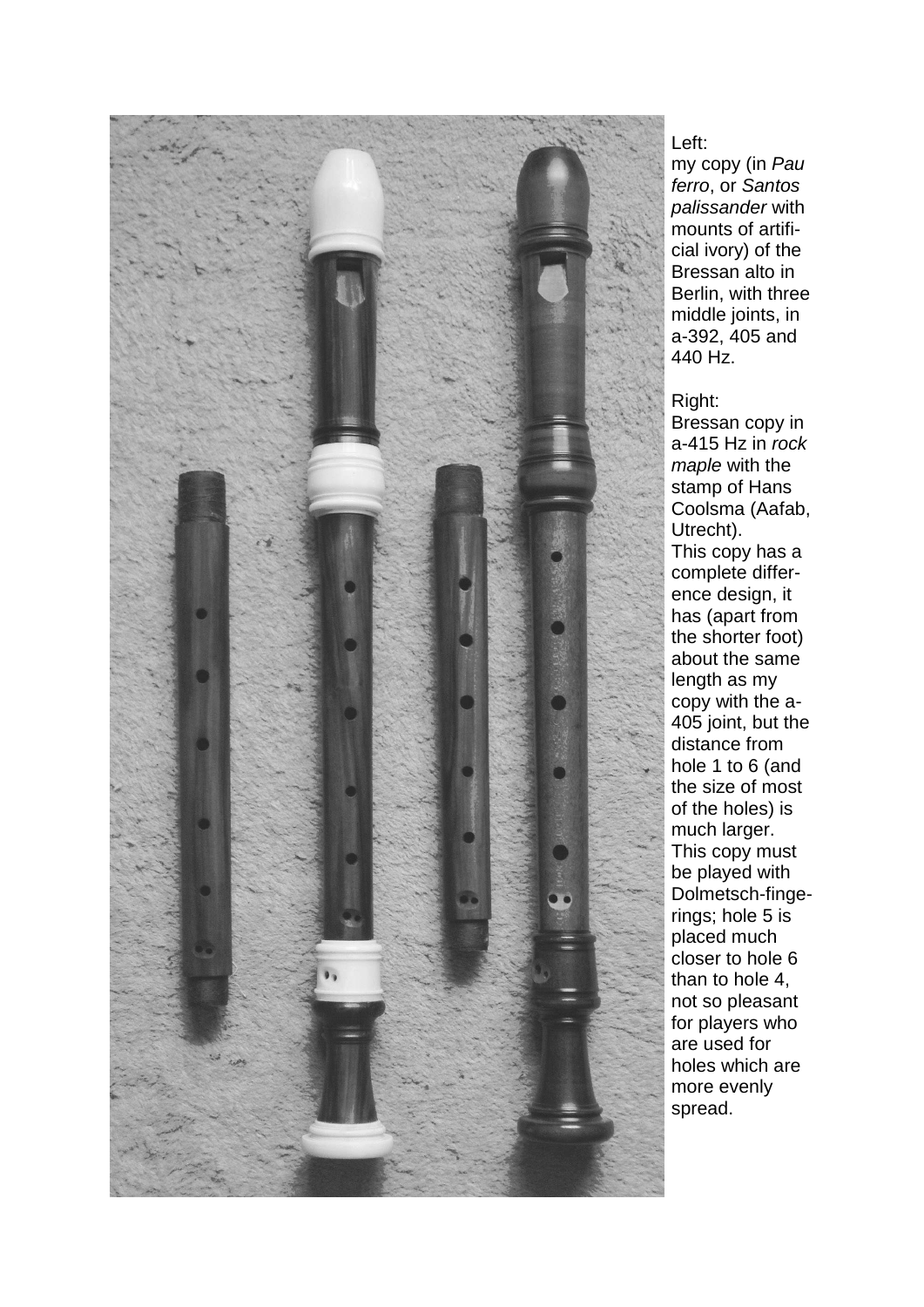#### **Interpretation of the data**

It is not easy to interpret the avalanche of data I have given on the previous pages: and these are only a summarized selection of what I have found in several sources. Some observations and conclusions:

 1- There is a remarkable consistency in the length of the middle joints, and also in the position and size of the fingerholes. Alto b- has thinner walls, but not smaller holes, nor a narrower bore. Alto c- was shortened at the upper end of the middle joint, some time in the 20th century, to play the instrument in a higher pitch (but I don't think that the tuning was very goood after that operation). Coolsma restored the joint to about its former length (gave it maybe 1 mm too much), but gave it a bore which was about 1 mm too wide over the first 20 mm. For the other instruments I suspect that there were no shortenings.

 2- The bore profiles of the middle joints vary more than their lengths. That might be caused by differences in shrinkage of the wood (which has a greater effect on the wood in tangential than in radial direction): the middle joint of TL-03 is very similar to alto d- but is over a greater part of the length 0.2 mm wider. That can be caused by less shrinkage of TL-03 (or by other rounding off of measurings tools, or by measuring at higher temperatures, etc.), or maybe that Bressan has polished the bore of this middle joint heavily, causing some widening. I should do some tests with my own instruments: measuring the bore before and after polishing (which is by the way seldom necessary in boxwood). Another possibility is that alto d- is much jounger than TL-03, and that Bressan has resharpened his reamers so often that they has become thinner. Whatever is true here, the copy maker must be aware what he is doing: copying a recorder in its present or original state. And it is not so easy to reconstruct that original state; therefore you must compare more instruments of the same maker - and that is just what this article is about.

 3- Comparing the altos a- (Oxford) and b- (Tokyo), we see immediately that the bores of their middle joints are very much identical, with only minor differences. Both joints suffer from a contraction at the upper end (over 30 to 35 mm): this is a common problem, caused by the forces over the centuries on the thin section of wood of the tenon. On the lower tenon is this contraction much rarer, or more difficult to see because the profile of the bore is here much stronger tapering. When making a middle joint, I often ream the bore from the upper rim to about hole 0 (thumb hole) not completely, leaving it a bit too narrow. This section of the bore is important for the tuning the octave intervals of a1-a2 to d2-d3: reaming the bore too much, makes these intervals too wide, which is a much greater problem to solve than intervals which are too narrow.

 4- From L 180 to the lower end (Ø 17.0 tot 14.0) of altos a- and b- Bressan used the same reamer and put it exactly at the same length in both joints. He used another reamer for the section of the middle joint between  $\varnothing$  18.3 and 17.0, but put this tool in alto b- about 10 mm further: also from L 70 to L 180 in alto b-, and from L 60 to L 170 in alto a-. The bore profile of the upper sections of both middle joints is unclear, partly because of the aforementioned tenon contractions. Interesting is that Bressan placed the fingerholes on alto a- about 3 to 5 mm lower on the joint. Why he did that, I don't know; and 3 to 5 mm is rather much, I should expect that that gives tuning problems (such as too wide octave intervals) if you don't make necessary bore adjustments.

 5- The bore profiles of the feet of the alto recorders by Bressan show a surprising great variation in length and bore profiles. The feet of alto d- and TL-03 are with about 110 mm the longest, there are three with short feet (altos a-, b- and e-); two